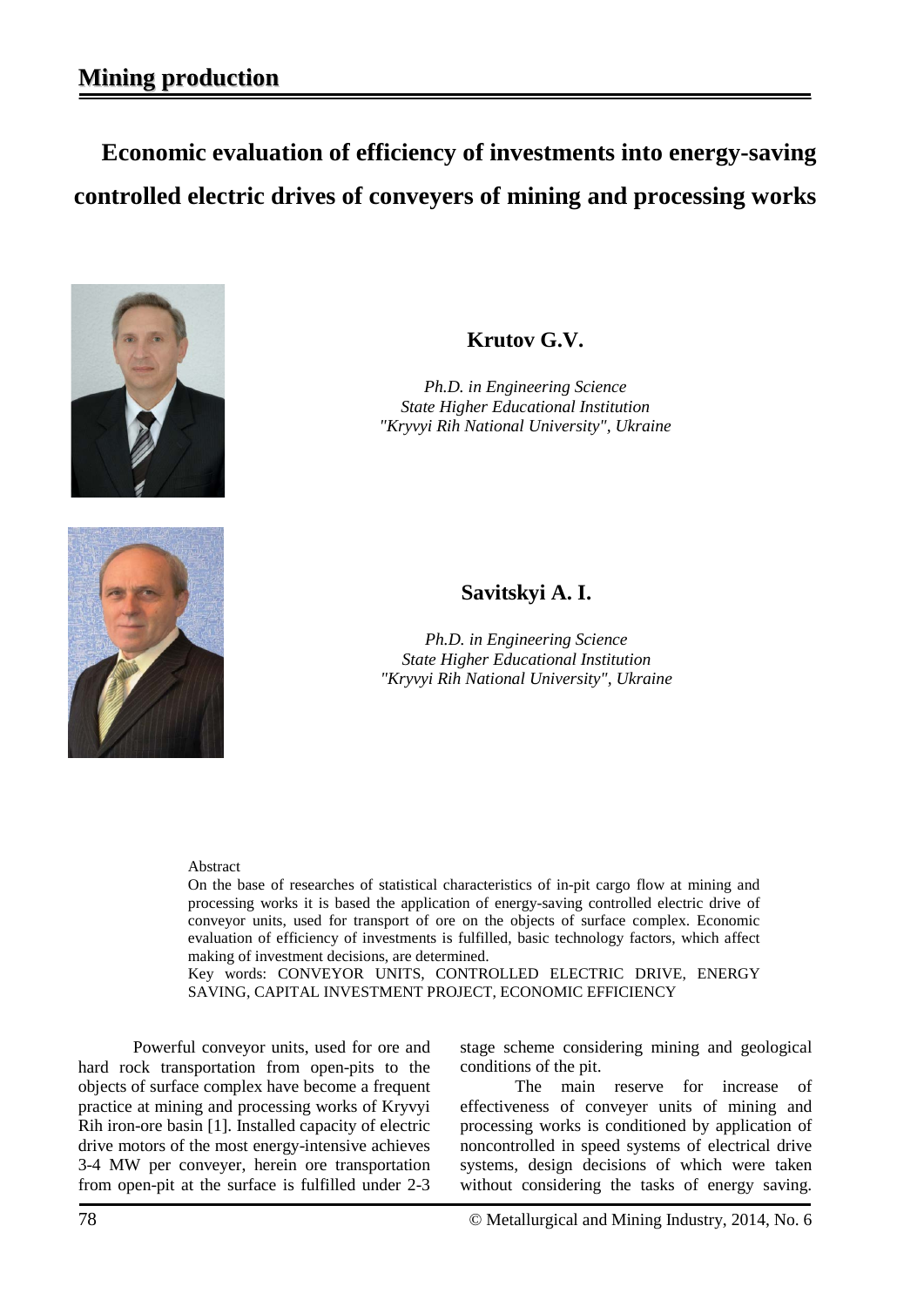Project of the last years started to provide for possible regulation of speed of powerful conveyers, however the range of operational factors prevents hte large-scale implementation of regimes of energy-saving rate control.

Working rhythm of conveyer units to a large extent is determined by the character of in-pit flow of cargo, formed in conditions of existing technology of open-pit mining and central continuous flow process technology of delivery. The experience of Kryvyi Rih iron-ore basin exploitation speaks for the presence of wide fluctuations of working capacity of cargo flow, which arrives at the conveyer units of central continuous flow process technology of delivery. Nonuniformity of ore input to the conveyers determines in many ways the varying duty of conveyer, which in conditions of nonregulated speed is characterized by nonuniformity of conveyer belt loading, real values of which, as a rule, are significantly lower than nominal (design) value. Conveyer light load leads to that significant piece of energy, spent for conveyor drive, is loosely used.

A significant number of publications concerning the necessity and efficiency of various ways of control of the velocity of conveyer units are known. These questions were considered in works [2-5] in a detailed way. The main directions of researches are devoted to the questions concerning grounding of electrical drive systems, securing of required conveyer starting conditions, choice of conversion transducer for conveyer rate control, evaluation of the influence of the rate for wear of conveyer belt etc. However, considering that for the most operating conveyer units securing of velocity mode control is connected with the necessity of investment outlay, the questions about grounding of the efficiency of investments into regulation of conveyer speed are insufficiently investigated.

Statistical characteristics of nonuniform input of cargo on the conveyer units are determined with the help of investigations fulfilled in conditions of Annovskiy and Pervomayskiy open-pits of PJSC "SevGOK". Distribution histograms of actual loads in the ore and hard rock (one-hour efficiency) under the conditions of analysis of representative samples are shown in the figure 1-2.



**Figure 1.** Distribution histogram of capacity of Pervomayskiy open-pit а) in ore; б) in hard rock

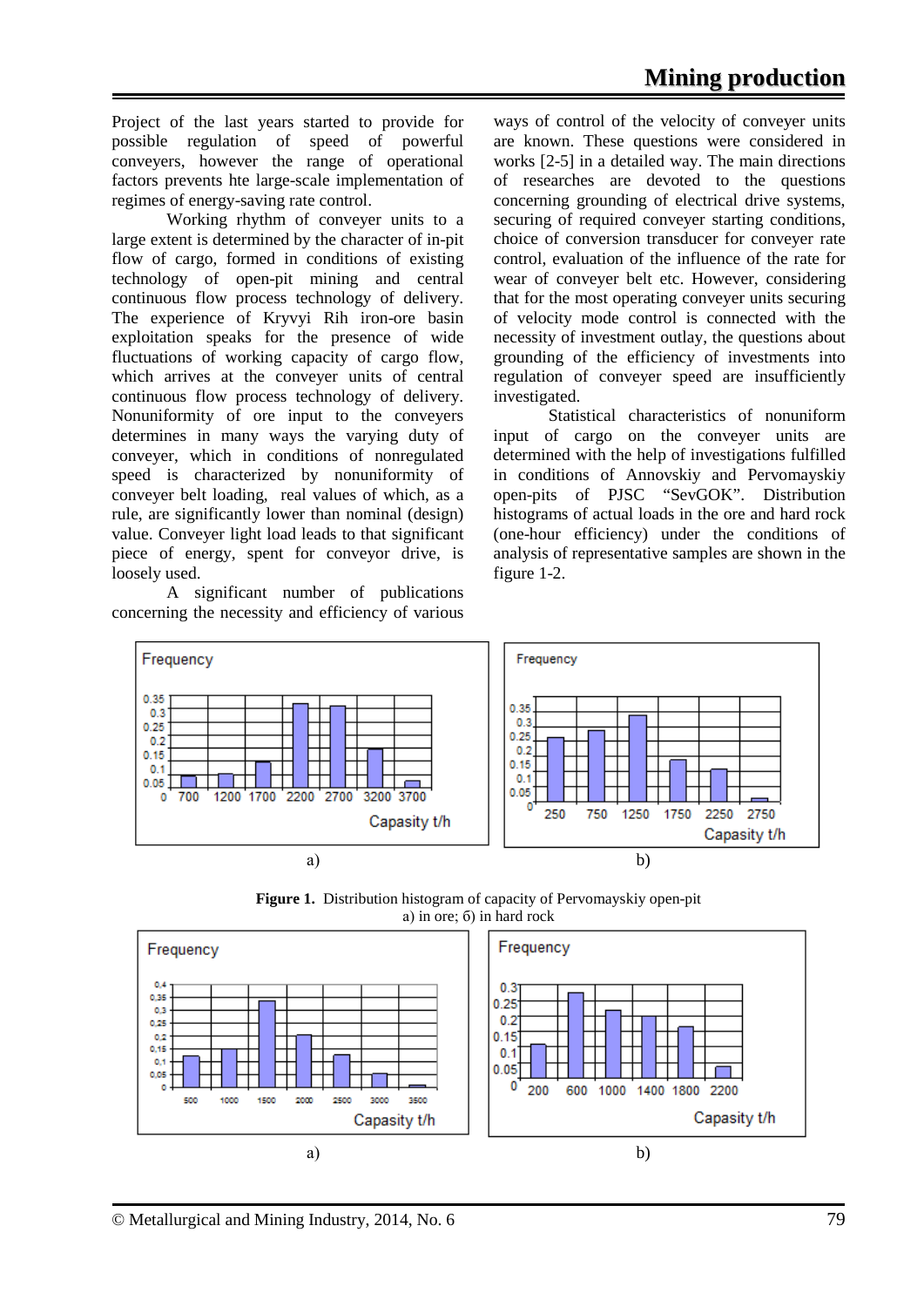| <b>Figure 2.</b> Distribution histogram of capacity of Annovskiy open-pit |
|---------------------------------------------------------------------------|
| a) in ore; $\delta$ ) in hard rock                                        |

Presented data speaks for rather wide range of change of conveyer unit loads that predetermine the necessity of research of economically sufficient depth of conveyer rate control.

Wound-rotor induction motor is often used as drive motor for heavy conveyers. This variant is the most acceptable both from the point of view of technological and performance parameters (reliability, overload capability, starting characteristics) and according to economic considerations. 2 and 3 motor schemes are used for drivegear of powerful conveyers. Rate control of such driving motor is provided by wound-rotor slip recovery system with energy output of motor slip during rate control into electric network.

Let us estimate cost and revenue sides of the project regulated in conveyer speed for nominal parameters of electrodrive (3х1000kW) in conditions of central continuous flow process technology of Pervomayskiy open-pit of PJSC "SevGOK".

Capital costs we will define as the sum of constant component (not depending on the depth of rate control) *A* and cost variable component, which is proportional to the required depth of rate control with coefficient of proportionality *B*:

$$
K=A+B\cdot(\frac{v_n-v_{\min}}{v_n})=A+B\cdot(1-v_{\min}*),
$$

where  $v_n$  – nominal conveyer rate;  $v_{min}$  – minimal under the condition of required depth of conveyer; *vmin\**– minimal velocity in relative units.

Constant component of capital costs *A* corresponds to the acquisition cost, assembling and debugging of control system (programmable controller, extra-fixed detectors, etc), cost of which does not depend on the equipment capacity.

Let us take control system cost *A*= 40 000  $\epsilon$  which corresponds to the price and cost of installation and checkout works for controllers of «Schneider Electric». The cost of 3 equipment sets (3 -motor drive) in the rotary motor circuit, according to maximum depth of rate control is (taking into account installation and checkout work) *B* = 450 000 €

Profit element of the project – is the economy of payment for electricity of regime with regulated velocity in relation to the regime without control. Within the range of rates from nominal  $(v_n)$  to the chosen minimal  $(v_{min})$  rate, linear load of 1m of conveyer belt by means of regulation of velocity is constant, i.e. in this range the capacity of conveyer *Q* is proportional to conveyer velocity *v*, and in relative units  $Q^* = v^*$ . For minimal velocity of control range  $Q_0^* = v^*_{min}$ . At the performance values of incoming flow of cargo less than  $Q_0$  conveyer rate is not controlled and equals *vmin*.

Using real statistics of incoming flow of cargo, one may determine the averaged value of required power of conveyer drive within certain long period of time under the following formula:

$$
N_{av.} = \int_{0}^{Q_0} N_1(Q) p(Q) dQ + \int_{Q_0}^{Q_n} N_2(Q) p(Q) dQ
$$

where  $N_1(Q)$ ,  $N_2(Q)$  – are the dependences required power on the capacity at noncontrolled conveyer speed (index 1) and regulated speed (index 2) respectively;  $p(Q)$  – probability density of conveyer load distribution (function, which is represented as approximated productivity histogram).

Let us calculate conveyer input power in relative units. As the base let us take capacity consumed in nominal regime of conveyer work at nominal capacity  $Q_n$  and nominal velocity  $v_n$ .  $(N^*_{av} = N_{av} / N_n)$ . Considering that  $Q_0^* = v^*_{min}$  и  $v^* = Q^* = 1$ , we will have:  $N^*_{av.}(v^*_{min})=$ 

$$
\int_{0}^{v^{*}_{min}} N^{*}_{1}(Q^{*}) p(Q^{*}) dQ^{*} + \int_{v^{*}_{min}}^{1} N^{*}_{2}(Q^{*}) p(Q^{*}) dQ^{*}
$$

And annual saving of costs for energy consumption will be as follows:

 $E(v^*_{min}) = \tau \cdot T_{ann} \cdot N_n \cdot [N^*_{av}(1) - N^*_{av}(v^*_{min})]$ where  $T_{\text{ann}}$  – annual quantity of conveyer work hours (let us assume  $T_{\text{ann.}} = 8000$  hours);  $\tau$  – tariff 1 kW hour of electric energy (let us assume  $\tau =$  $0.08 \in$ KW hour).

In relative units  $E^* = E(v^*_{min})/E_1$ , where  $E_1$ – payment for electricity at nonregulated conveyer rate :  $E_1 = \tau \cdot T_{ann} \cdot N_n \cdot N_{av.}(1)$ .

To build object function, let us use internal rate of return (*IRR*) of investment project.

 $IRR - is a discount, wherein the given$ cost-based and revenue sides of investment project are equal. Maximum value of IRR corresponds optimum efficiency of the project. Revenue side of the project is an annual profit *Е,* representing annuity cash flow, given value of which is equal to [6]:  $PV_E = E / r$ , where  $r -$  discount.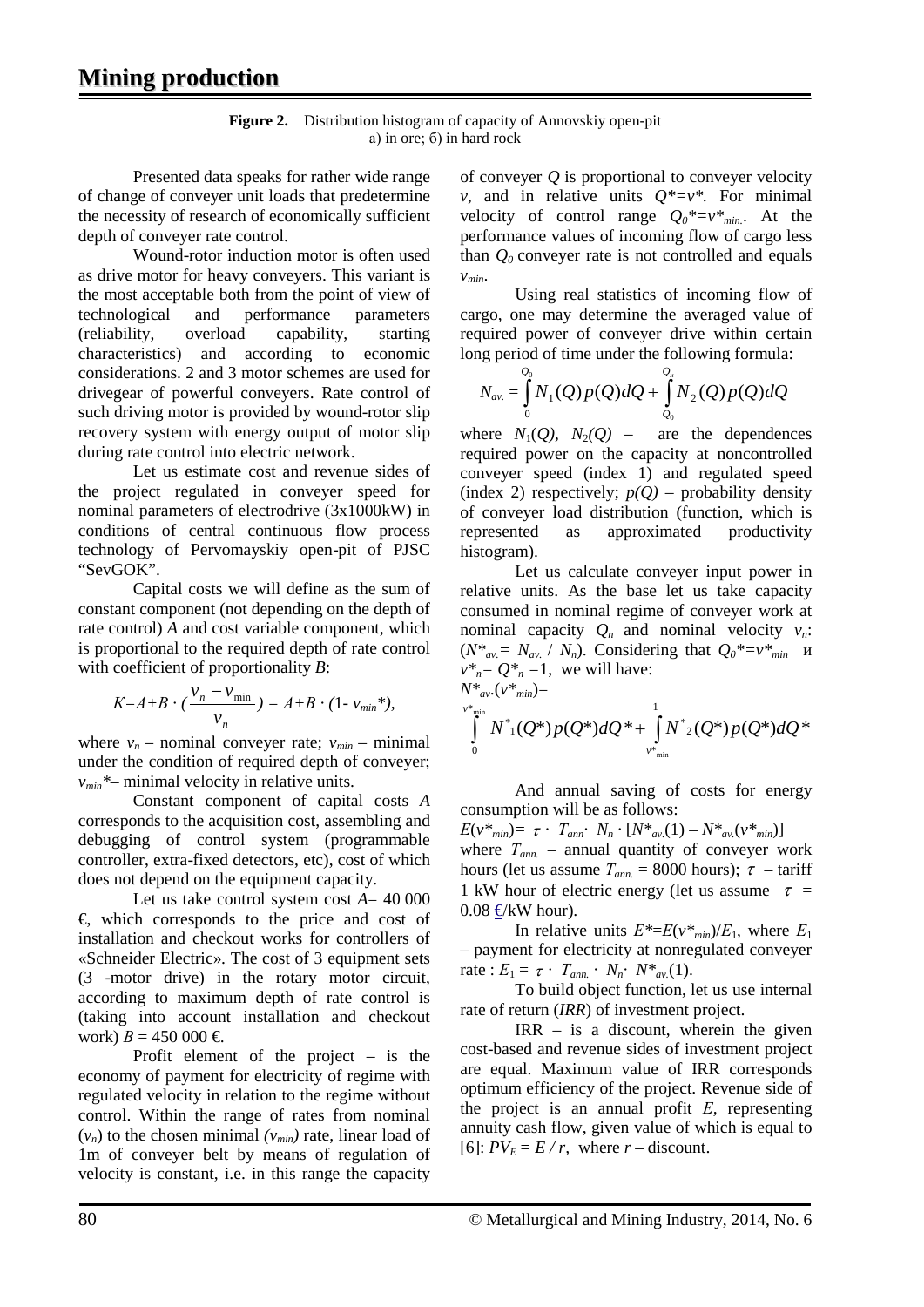Capital costs of the project – are the single costs, which do not require discounting. That is why the given cost input equals real cost:  $PV_K = K$ . From the equality of profitable and cost parts we have:  $IRR = E/K$  or

*IRR*(*v\*<sub>min</sub>*) =  $\tau \cdot T_{ann}$ *·*  $N_n \cdot [N*_{av}(1) - N*_{av}(V*_{min})]$  $/[A+B-(1-v_{min}*)].$ 

Maximum of this object function will correspond to the optimum value  $v^*_{min, opt}$ , which determines the required depth of conveyer rate control.

To generalize research results, there fulfilled simulation modeling of conveyer units work with parameters corresponding to *IRRmax*, but having different values of conveyer loading factor  $(k_{loading} = Q_{av.} / Q_n)$ . Basing on the results of modeling, dependency diagrams of minimal velocity of control range  $v^*_{min opt}$ , corresponding to them values of *IRRmax*., relative power consumption economy *Е\*,* and also discounted pay-back period (*PBP*) on the conveyer loading factor *kloading* are presented in the figure 3.



**Figure 3.** Dependency diagrams  $v^*_{min,out}$ ,  $IRR_{max}$ ,  $E^*$  and  $PBP$  on the conveyer loading factor  $k_{loading}$ 

#### **Conclusions.**

In result of diagrams analysis one may conclude that speed control is effective at the values of conveyer overall load  $Q_{av}$  < (0.7- 0.75) *Qn.* Energy saving at more higher values of *Qav* is imperceivable (less than 1%). Relative energy saving is maximum at *kloading* 0.35-0.4 and makes about 10% towards the regime without speed control. Economically sound depth of rate control for conveyer electrodrive, determined by the optimal minimal value *v\*min оpt*, makes 0.15-0.4 at the following values of loading factor  $k_{loading} = 0.3$ -0.7.

Payback of investment projects of regulated electrodrives of conveyer units depends on the conveyer loading factor and on the discount of payback time estimation. Within the range of loading factors  $k_{loading} = 0.3 - 0.7$  for discount *r=*0.1, discounted pay-back period is 2.2-4.7 years (minimum period of payback corresponds to minimum loading factor). Increase of estimation discount  $(r = 0,2)$  leads to increase of payback time respectively up to 2.6-6.9 years for the same range of loading factor change.

#### **References**

- 1. Kartavyy A.N. (2006). High angle belt conveyors for mining industry. *Gornoe oborudovanie i elektromekhanika*. No 10, P. 22-26.
- 2. Nazarenko V.M., Savitskiy A.I., Sokotnyuk Yu.A. (1985). Control system of variable-speed drive of heavy band conveyors. *Gornaya elektromekhanika i avtomatika*. No 46, p. 84-90.
- 3. Rachkov E.V. (2011).Start system development of loaded band conveyer. *Rechnoy transport.* No 5 (53), p. 63-66.
- 4. Volotkovskiy V.S., Nokhrin E.G., Gerasimova M.F. *Iznos i dolgovechnost' konveyernykh lent* [Wear and longevity of conveyer belts]. Moscow, Nedra, 1976, 174p.
- 5. Krechnev E.G., Selishchev Yu.A. Ob ekonomicheskoy effektivnosti primeneniya reguliruemykh privodov v lentochnykh tipazhnykh konveyerakh [About economic efficiency of application of variable-speed drive in belt-typical conveyers]. *Konveyernyy i rel'sovyy transport v gornoy promyshlennosti*. 1968, p. 81-87.